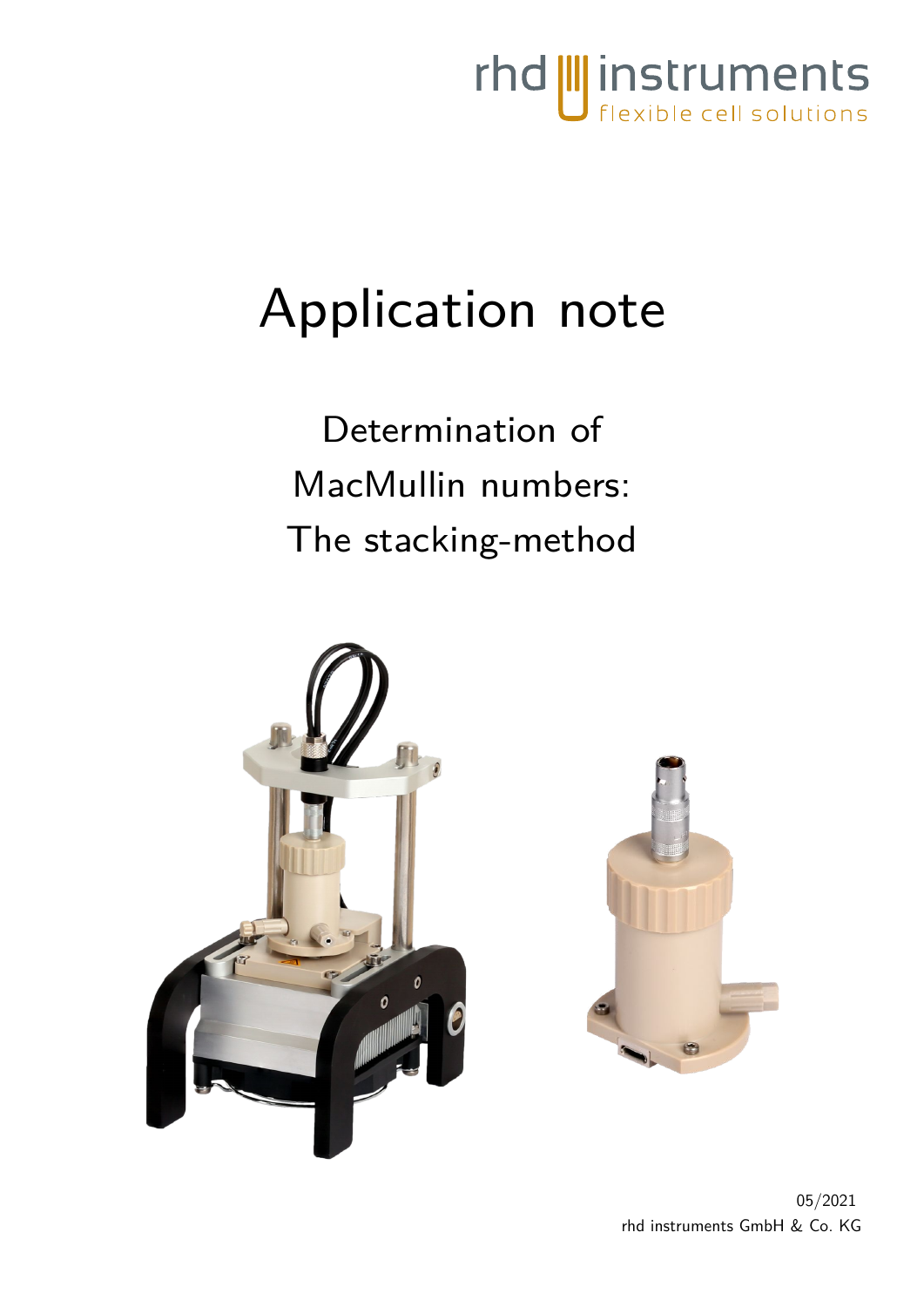### Introduction

One important component of lithium ion batteries is the separator foil  $-$  a thin electronically insulating, porous membrane that prevents the electrodes from being in direct contact with each other while being permeable for ionic current. To maintain a good lithium ion battery performance, the resistance to the ionic current of a separator foil filled with electrolyte should be low. Consequently, information about the effective ion conductivity of these systems is an important parameter for the performance of a separator material.

Usually, one does not focus on the effective ionic conductivity, but on another quantity: the so-called MacMullin number  $N_M$  [[1\]](#page-4-0). The Mac-Mullin number is the ratio of the ionic conductivity of the pure electrolyte *σ*<sub>electrolyte</sub> and ionic conductivity of the separator foil filled with electrolyte *σ<sub>separator</sub>*.

$$
N_{\rm M} = \frac{\sigma_{\rm \,electrolyte}}{\sigma_{\rm \,separator}}
$$

Therefore, the MacMullin number is a quantity for the decrease of the effective conductivity by the presence of a separator foil. For lithium ion battery separators, often a value between 4 and 20 is found [\[1](#page-4-0)]-[\[3\]](#page-4-1). Theoretically, the Mac-Mullin number is linked to the separator foil's porosity  $\varepsilon$  and tortuosity  $\tau$  [\[2](#page-4-2)]-[\[3](#page-4-1)].

In this application note, we want to focus on showing how to determine the MacMullin number following the so-called stacking-method ap-proach introduced by Landesfeind et al. [\[3](#page-4-1)].

## Experimental

### a) Chemicals

As electrolyte a 1 mol/l LiPF<sub>6</sub> (lithium hexafluorophosphate) solution in a  $1:1$  (v:v) mixture of EC (ethylene carbonate) and DMC (dimethyl carbonate) (purchased from Sigma-Aldrich / Merck KGaA) was used without any further purification. After receiving, the electrolyte has been stored and handled inside of an argon-filled glove box (M. Braun Inertgas-Systeme GmbH).

As battery separator material, a trilayer separator based on polyethylene/polypropylene with a thickness of  $21.5 \mu m$  was used.

### b) Sample preparation & measuring setup

Round-shaped specimens with a diameter of 12 mm were punched out from the separator foil, using the [OAB cutter tool](https://www.rhd-instruments.de/en/products/accessories/oab-cutter) (rhd instruments GmbH & Co. KG). To ensure an optimal wetting, the specimens were stored for at least 24 h in the electrolyte solution.

<span id="page-1-0"></span>For the electrochemical measurements, a [TSC](https://www.rhd-instruments.de/en/products/cells/tsc-battery-standard) [battery standard cell,](https://www.rhd-instruments.de/en/products/cells/tsc-battery-standard) see Figure 1, in combina-tion with a [Microcell HC setup](https://www.rhd-instruments.de/en/products/cell-stands/microcell-hc-closed) (rhd instruments GmbH & Co. KG) was used. As current collectors, two planar stainless steel disc electrodes (Ø 8 mm) press-fitted into a PEEK sleeve were used. For calculating the cell constant, the area of the stainless steel electrodes and the separator thickness were considered, resulting in a value of  $0.0043$   $cm^{-1}$ . The contact pressure applied onto electrolyte-soaked separator foil stack inside of the TSC battery cell was adjusted to approximately 100 kPa using a gold-plated spring with a spring constant of 2.43 N  $mm^{-1}$ . At this contact pressure, no significant compression of the separator foil was found.

In the Microcell HC setup, the temperature is adjusted via a Peltier element. The accessible temperature range is -40  $^{\circ}$ C to +100  $^{\circ}$ C. For measuring the temperature, a Pt100 temperature sensor is embedded in the base unit of the TSC battery cell, at a position very close to the sample. The accuracy of the temperature is 0.1 °C with regard to the sensor position inside of the base unit. For the determination of the MacMullin number, the temperature was adjusted to 20.0 °C.

Because the TSC battery measuring cell is completely airtight, the experiments took place on the Microcell system outside of the glove box.

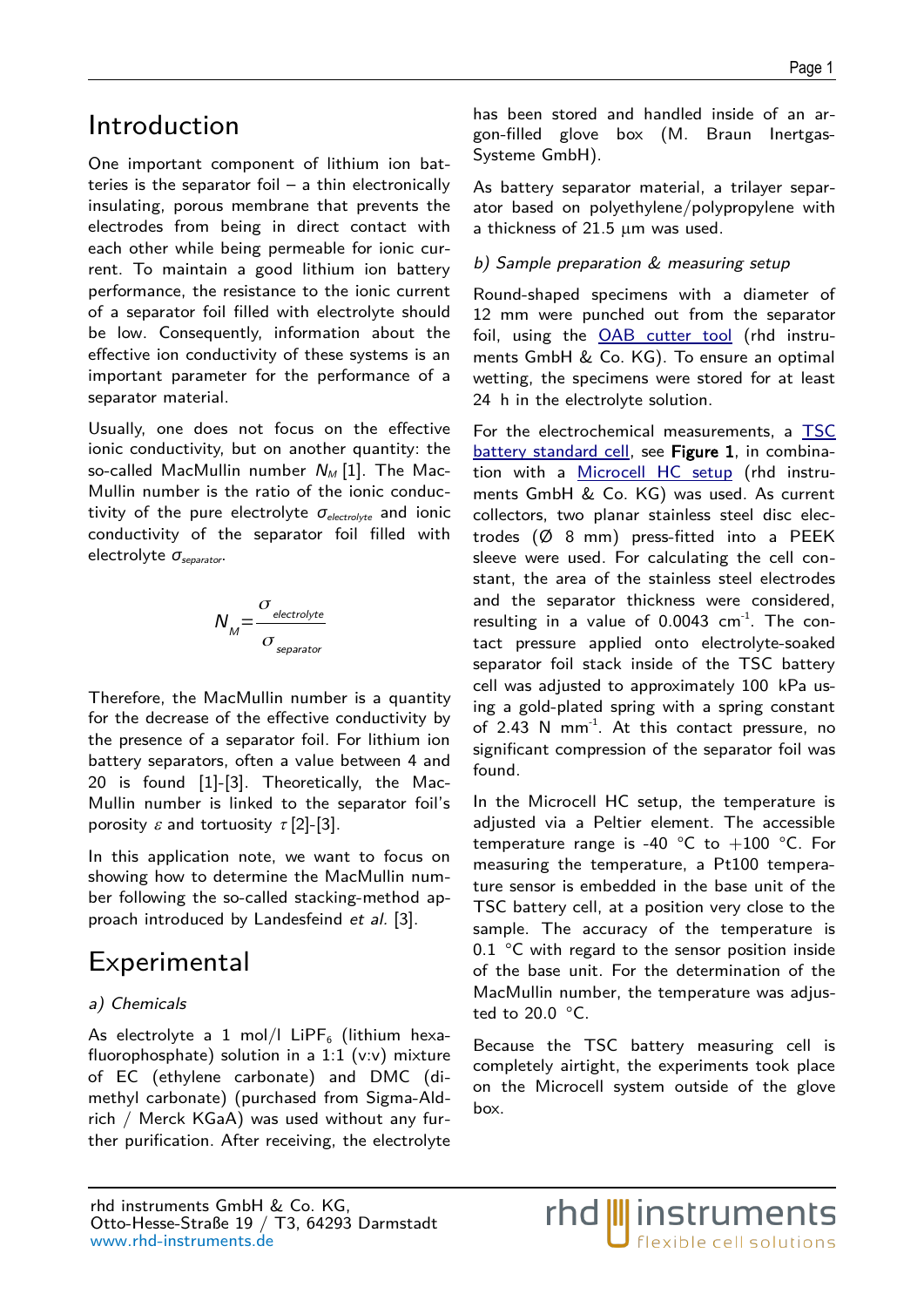

Figure [1](#page-1-0): Schematic drawing of the measuring cell TSC battery standard. The separator foils filled with electrolyte were placed between the upper and lower electrode.

For the impedance measurements, a Metrohm Autolab PGSTAT204 equipped with a FRA32 module was used. The communication with the temperature controller is integrated in the NOVA 2.1.5 software enabling automated measuring routines.

The recorded impedance data were evaluated by equivalent circuit fitting using the impedance data analysis software RelaxIS 3 (rhd instruments GmbH & Co. KG).

#### c) Measurement parameters

The impedance measurements were performed at a frequency range of 1 MHz to 100 Hz with an amplitude of  $V_{AC,rms} = 10.0$  mV.

After reaching the temperature set point of 20.0 °C, a waiting time of 300 s was chosen to ensure for complete thermal equilibrium.

| <b>Step</b>    | Action to be performed                                                                                                                                                                  |
|----------------|-----------------------------------------------------------------------------------------------------------------------------------------------------------------------------------------|
| 1              | Transferring the cell into the glove box<br>and loading the cell with one specimen<br>of the electrolyte-filled separator foil.                                                         |
| $\overline{2}$ | Taking the prepared cell out of the<br>glove box and connecting it to the Mi-<br>crocell HC cell stand.                                                                                 |
| 3              | Connecting the measuring device (2-<br>electrode configuration).                                                                                                                        |
| 4              | Setting the temperature to 20.0 $\degree$ C and<br>waiting for 300 s.                                                                                                                   |
| 5              | Performing an impedance spectroscopy<br>measurement.                                                                                                                                    |
| 6              | After finishing step 5, repeating steps<br>1-5 by adding further specimens of the<br>electrolyte-filled separator foil (one per<br>loop) until a stack of five specimens is<br>created. |

### Results

<span id="page-2-1"></span>The resulting impedance spectra for different stack thicknesses are shown in Figure 2.

At high frequencies, the impedance behavior is dominated by inductive effects caused by the connection cables. The intersection at the Z' axis is close to the bulk resistance value for bulk ion transport inside of the porous separator network. In absence of the inductive behavior at high frequencies, they would be identical. The increase at lower frequencies is then caused by electrode polarization.

As expected, increasing the stack thickness by adding further specimens of the electrolytesoaked separator foil leads to a shift to higher values for the intersection point due to the higher bulk resistance value.

<span id="page-2-0"></span>The spectra were fitted with the equivalent circuit shown in Figure 3. The inductance  $I_{\text{cable}}$ takes the high frequency contributions by the connection cables and further connecting parts into account, the resistor  $R_{ion}$  represents the ion migration in the porous separator network, and the constant phase element  $CPE_{pol}$  describes the electrode polarization at low frequencies.

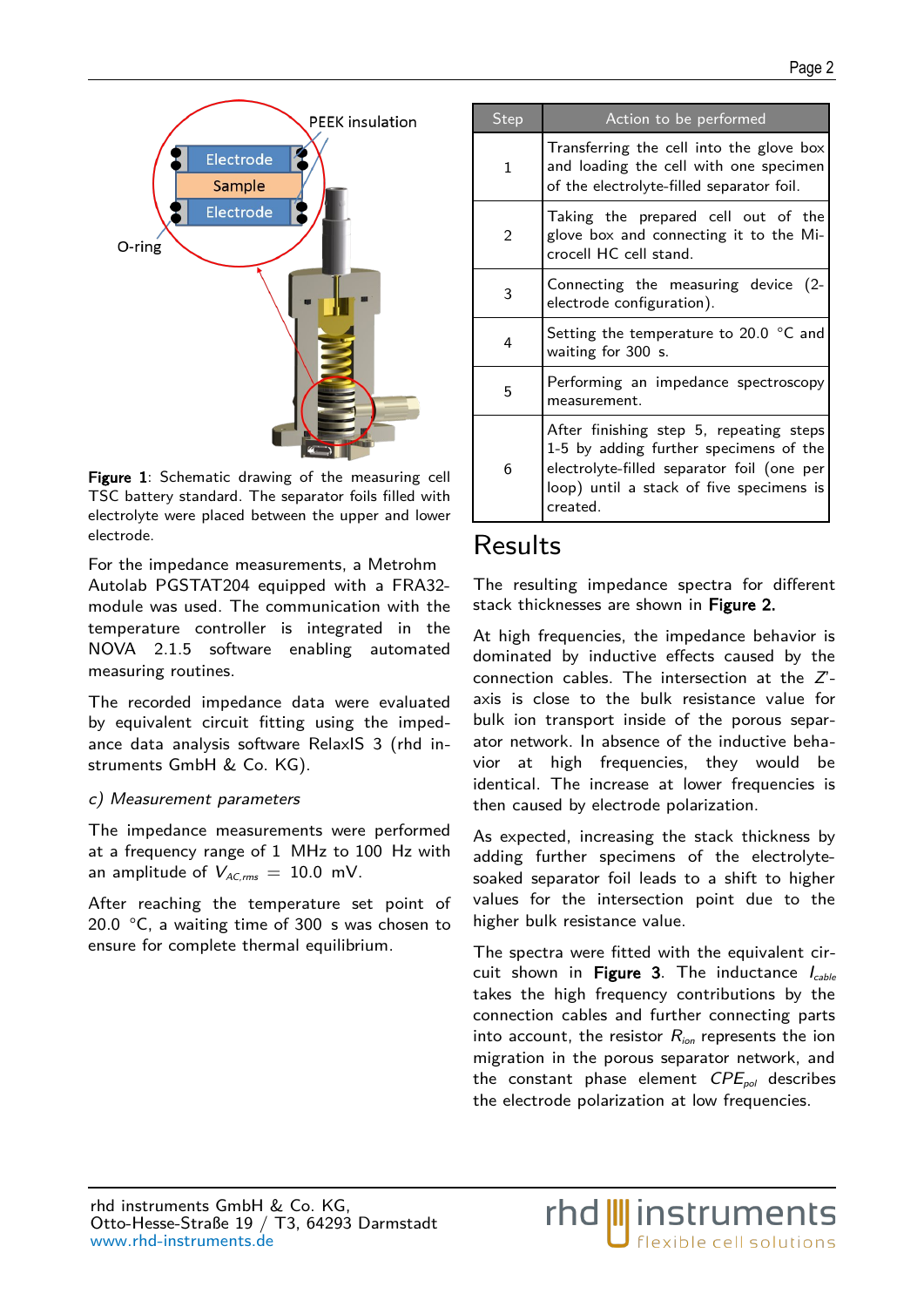

Figure [2](#page-2-1): Impedance spectra of the soaked separator foils for different stack thicknesses. For a better visibility of the shift along the  $Z$ -axis, the spectra were cut at 3 kHz. The points are the measured values and the lines represent the fit.



Figure [3](#page-2-0): Equivalent circuit for fitting the impedance spectra.

The resulting stack-thickness dependent values for  $R_{ion}$  are given in the following table. The fit error of  $R_{ion}$  was lower than 0,4% in all cases:

| $N_{specimen}$ | $R_{\text{ion}} \ / \ \Omega$ |
|----------------|-------------------------------|
| 1              | 3.38                          |
| 2              | 5.98                          |
| 3              | 8.34                          |
| 4              | 10.78                         |
| 5              | 13.43                         |

A plot of these values shows a linear relationship, where the slope gives a value of 2.49  $\Omega$ for the ionic resistance change per added specimen  $\Delta R_{ion}$  /  $\Delta N_{spectrum}$  (Figure 4).

Taking into account the separator thickness d, the active area A of the stainless steel electrode and the resistance per added specimen  $\Delta R_{\text{ion}}$  /  $\Delta N_{\text{specimen}}$ , the corresponding ionic conductivity of the electrolyte-soaked separator  $\sigma_{\text{separation}}$  can be calculated as shown in the following.



Figure 4: Plot of total ionic resistance value  $R_{ion}$  in dependence of the number of separator specimens  $N_{specimen}$ .

Here, a value of  $\sigma_{\textit{separation}} = 1.7 \, \text{mS cm}^{-1}$  was determined at a temperature of 20 °C. Based on the method described in one of our previous application notes [\[4](#page-4-4)], the conductivity of the pure electrolyte solution at 20.0 °C was determined to  $\sigma_{\mathit{electrolyte}}~=~9.9~\mathsf{mS~cm}^{-1}.$ 

Thus, we end up with a MacMullin number  $N_M = 5.8$  which lies within the typical range for such separators [\[3](#page-4-1)].

It has to be mentioned, that Raccichini et al. found that the MacMullin number can be slightly dependent on the chosen electrolyte solution [\[5](#page-4-3)], although Landesfeind et al. showed that there was no dependence of the MacMullin number on the electrolyte salt, solvent composition and salt concentration for the samples chosen by them [\[3](#page-4-1)]. Therefore, further research has to be performed to shed more light on the influence of the electrolyte properties on the determined MacMullin number values for separator foil. Ideally, the MacMullin number should be determined by using the electrolyte that is used for the final application.

rhd *||||* instruments

flexible cell solutions